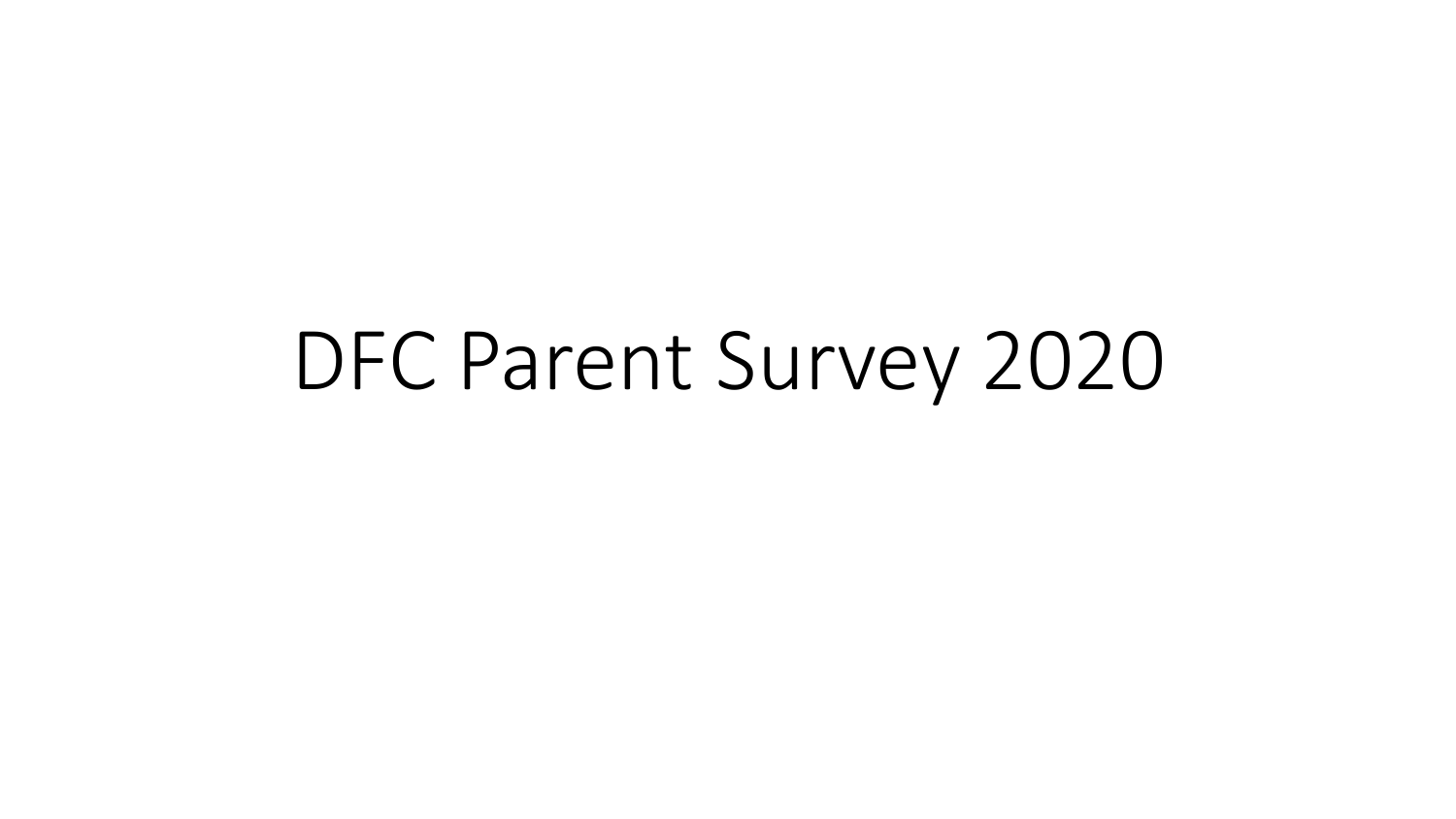# **Demographics**

- 6 Scott County School Districts Represented (Belle Plaine, Jordan, New Prague, Prior Lake-Savage, Shakopee, Burnsville-Savage-Eagan)
- 216 respondents; all parents of 6-12 graders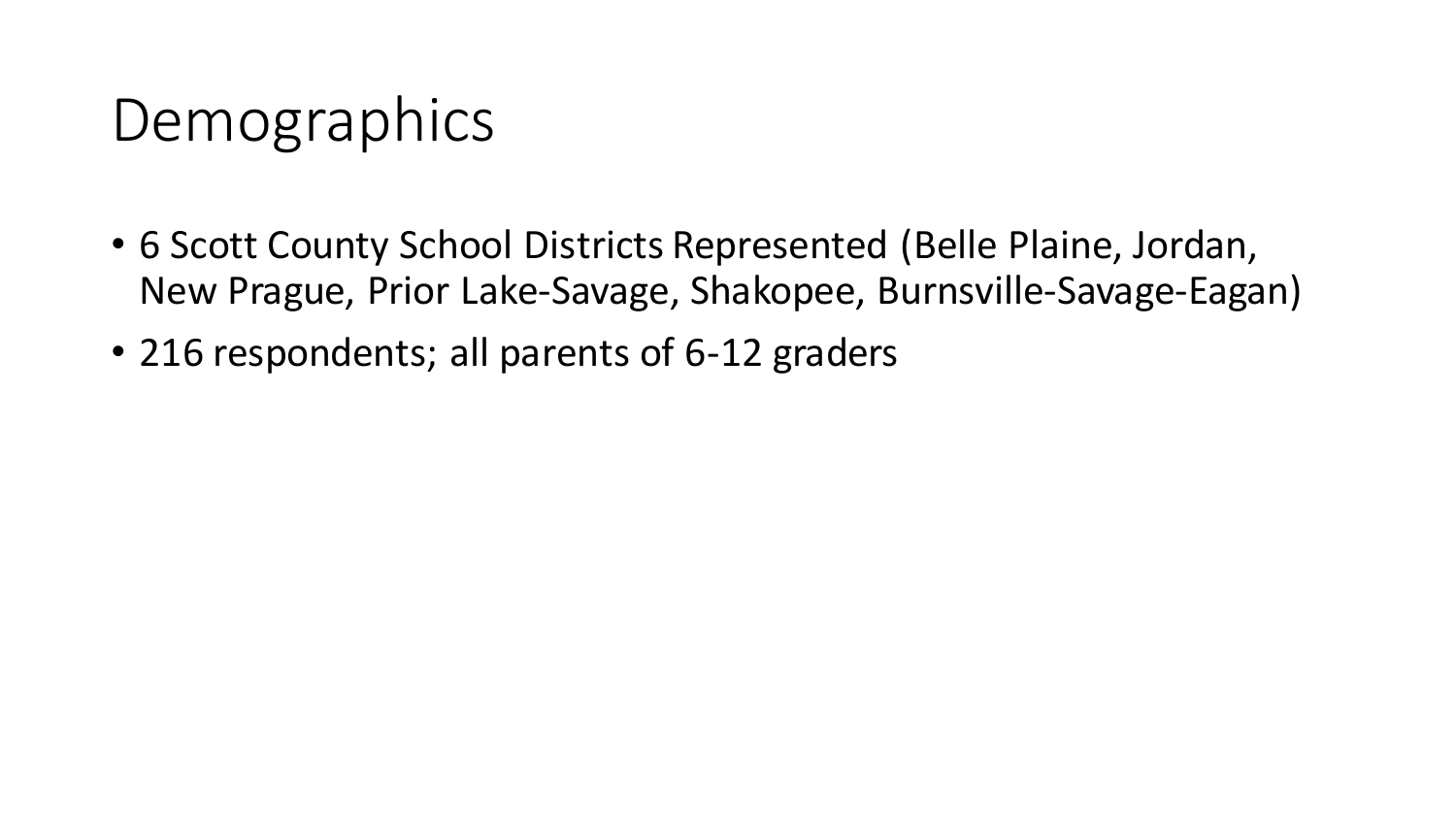#### Is youth substance use a problem in your community?



Major Problem Minor Problem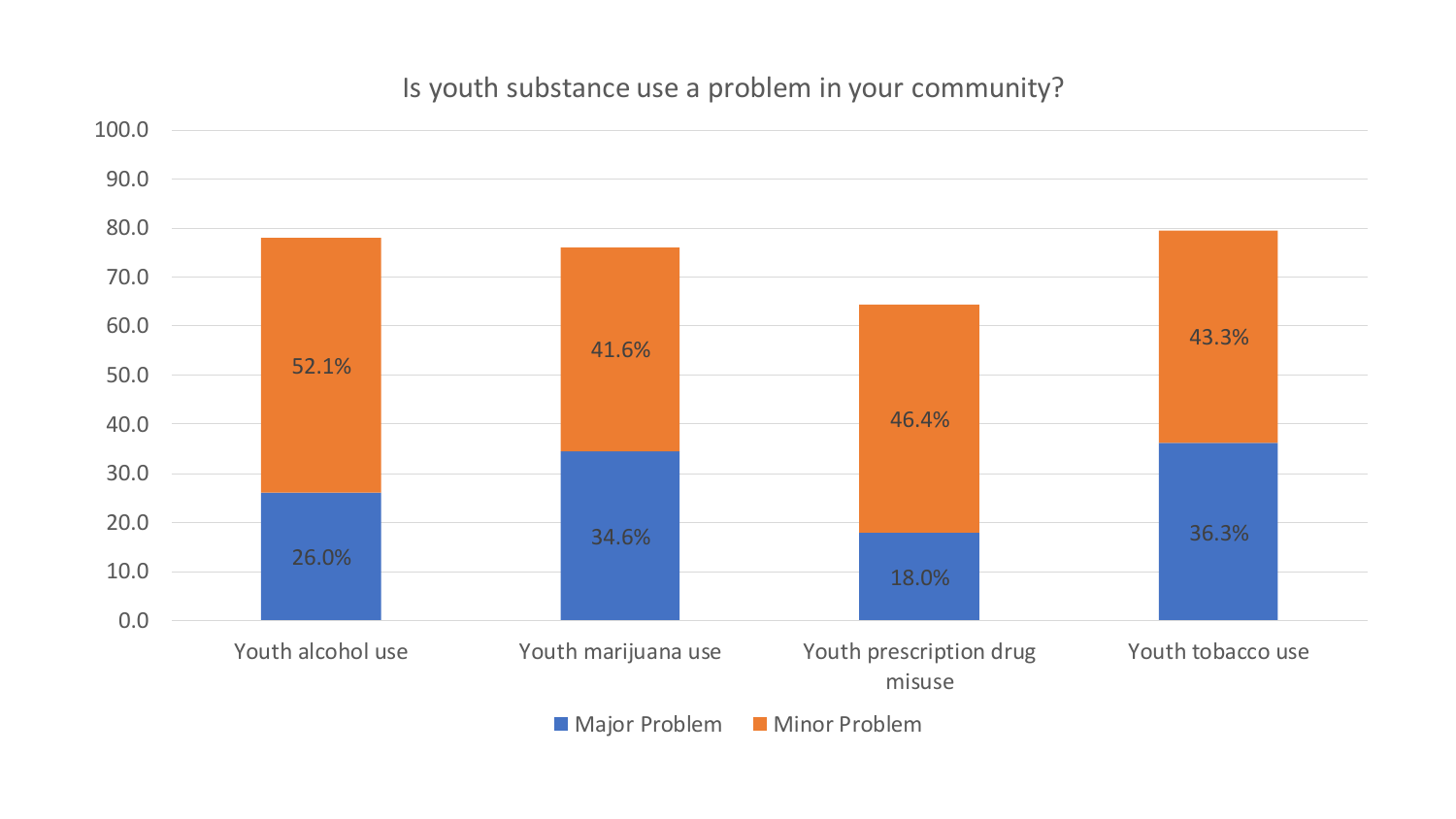#### It is easy for youth to get substances in my community.

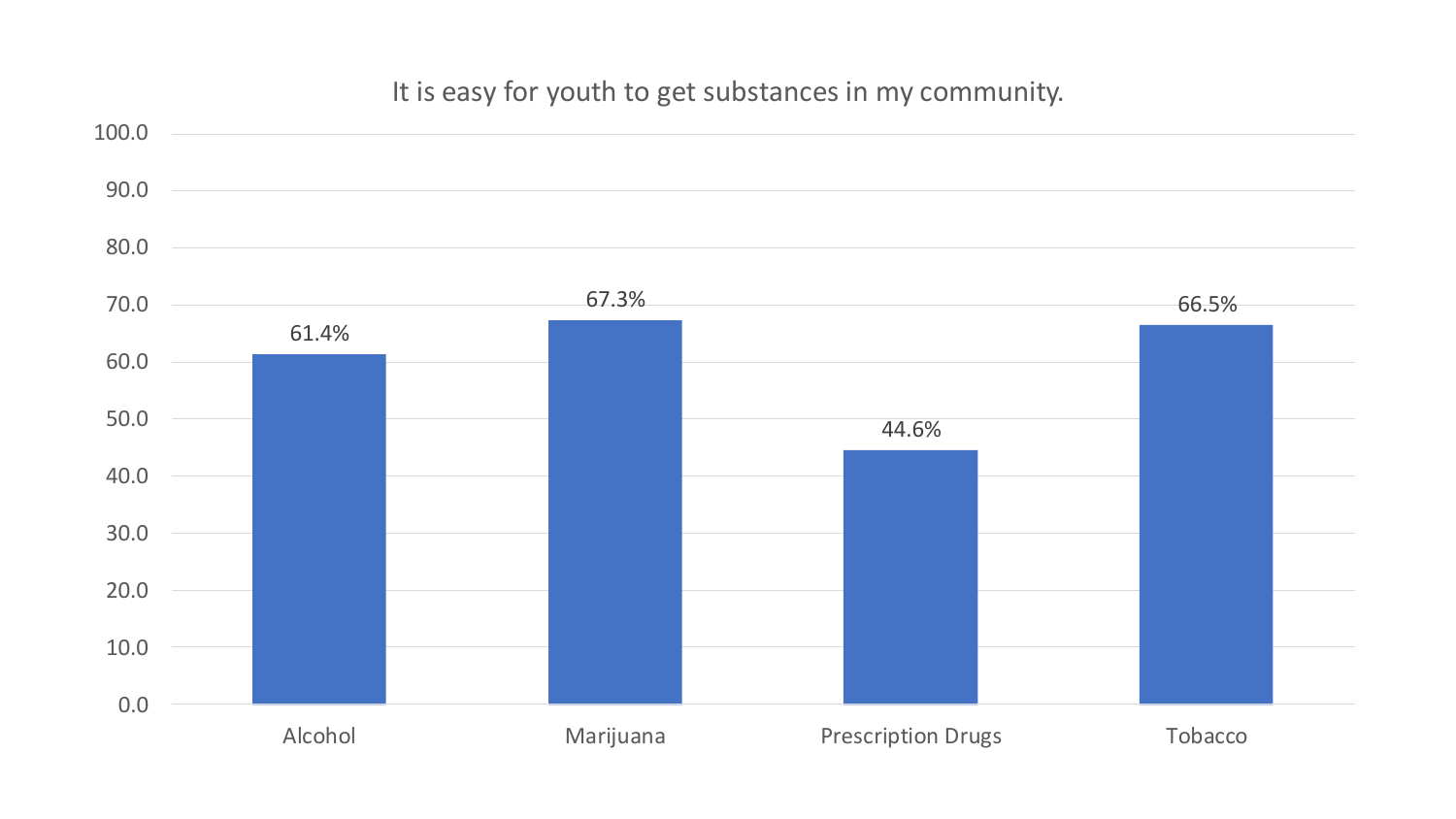

#### Too many parents turn a blind eye to substance use in my community.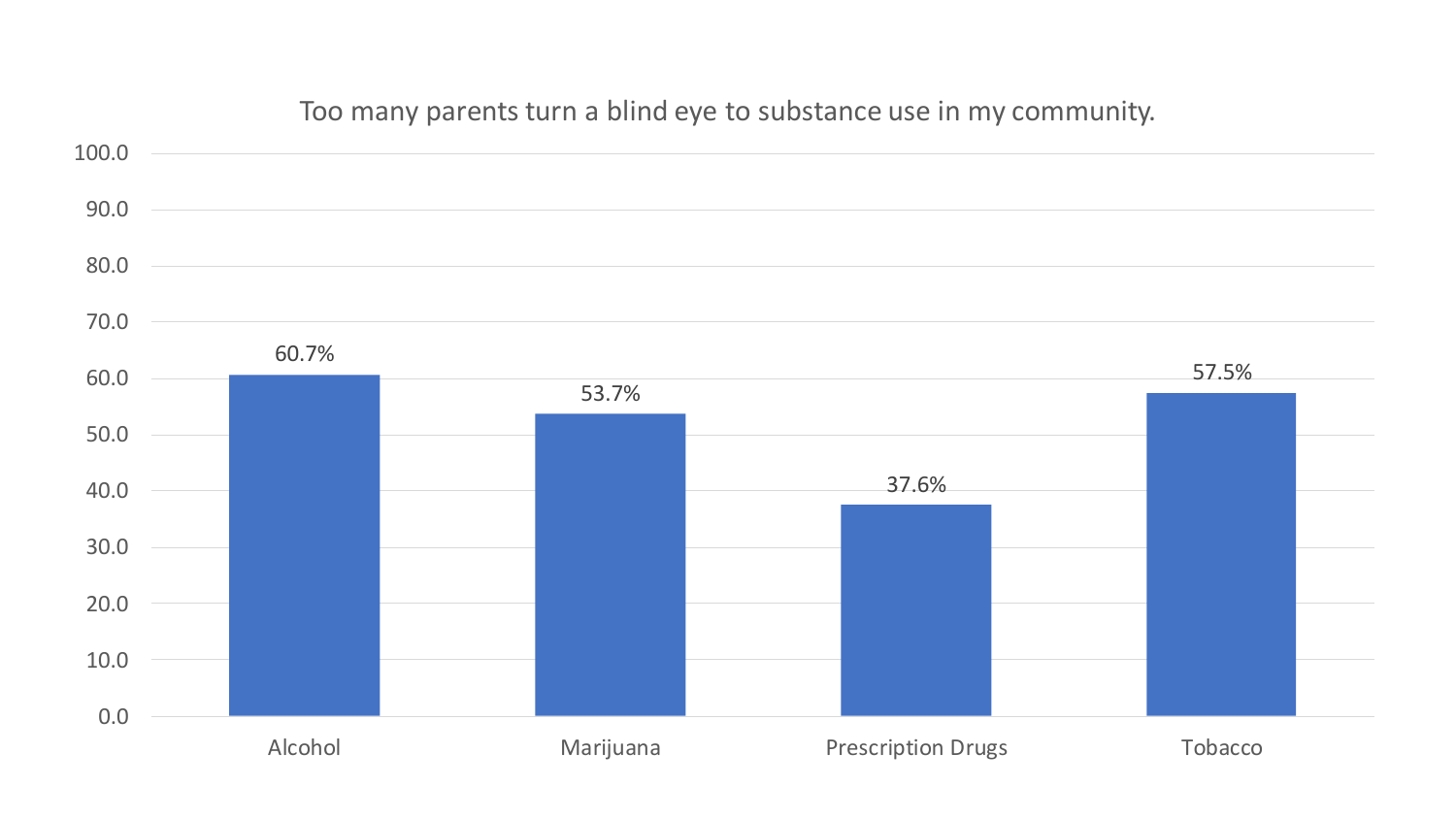

#### Parents set a bad example for their children by their own substance use.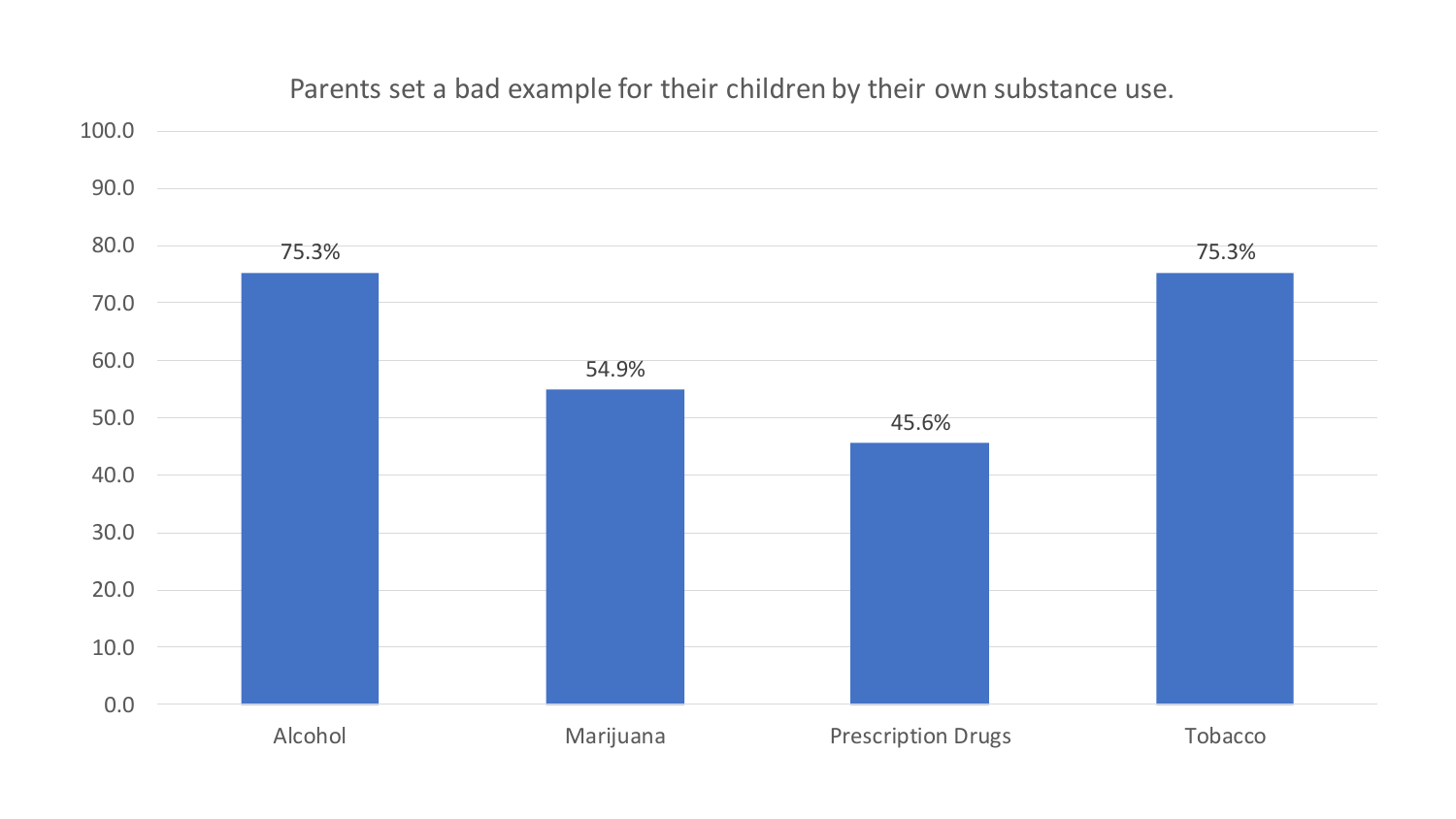#### It would be wrong for my child to use substances.

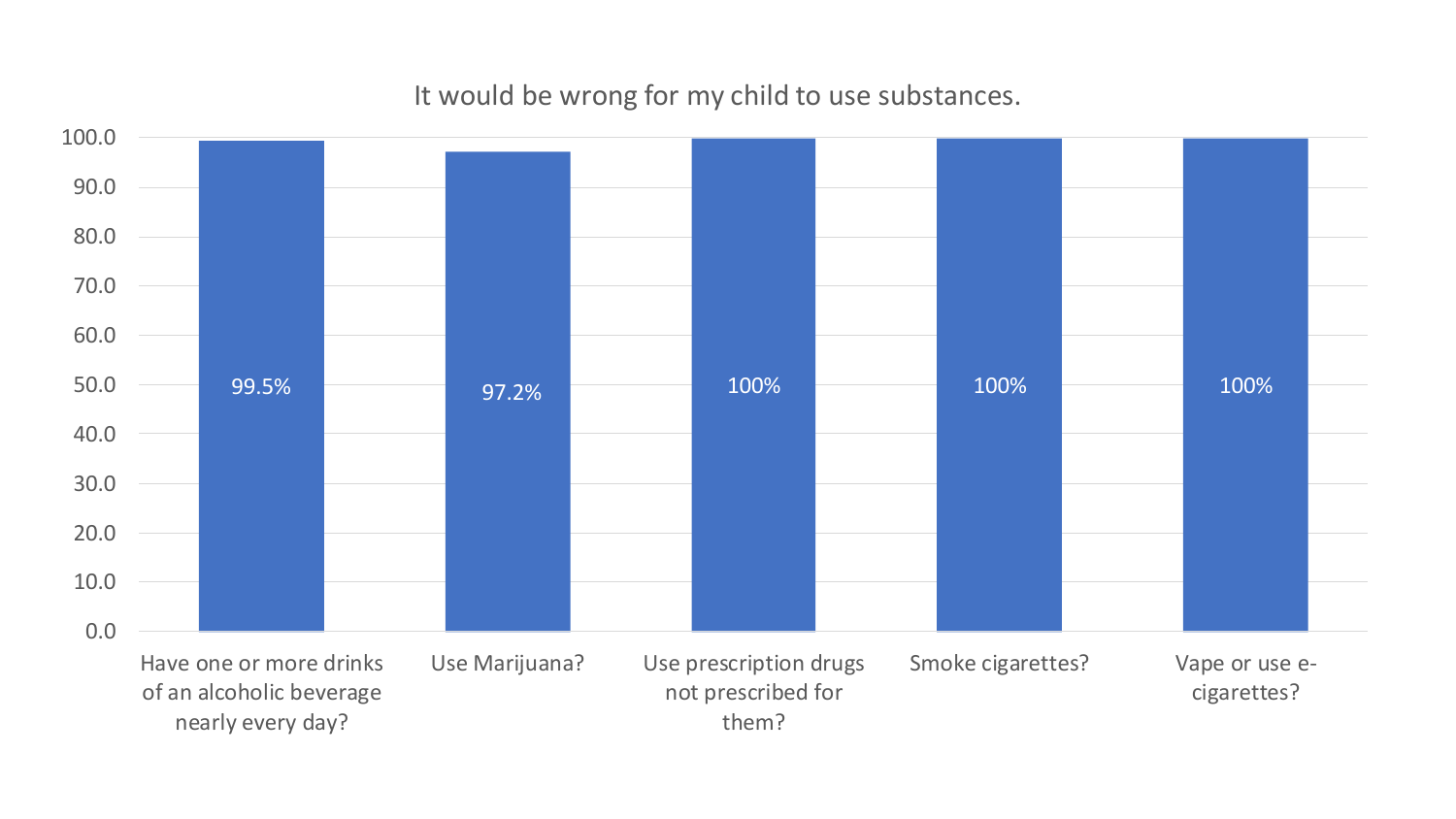## Have talked with child in the past 12 months about the potential negative consequences of substances.

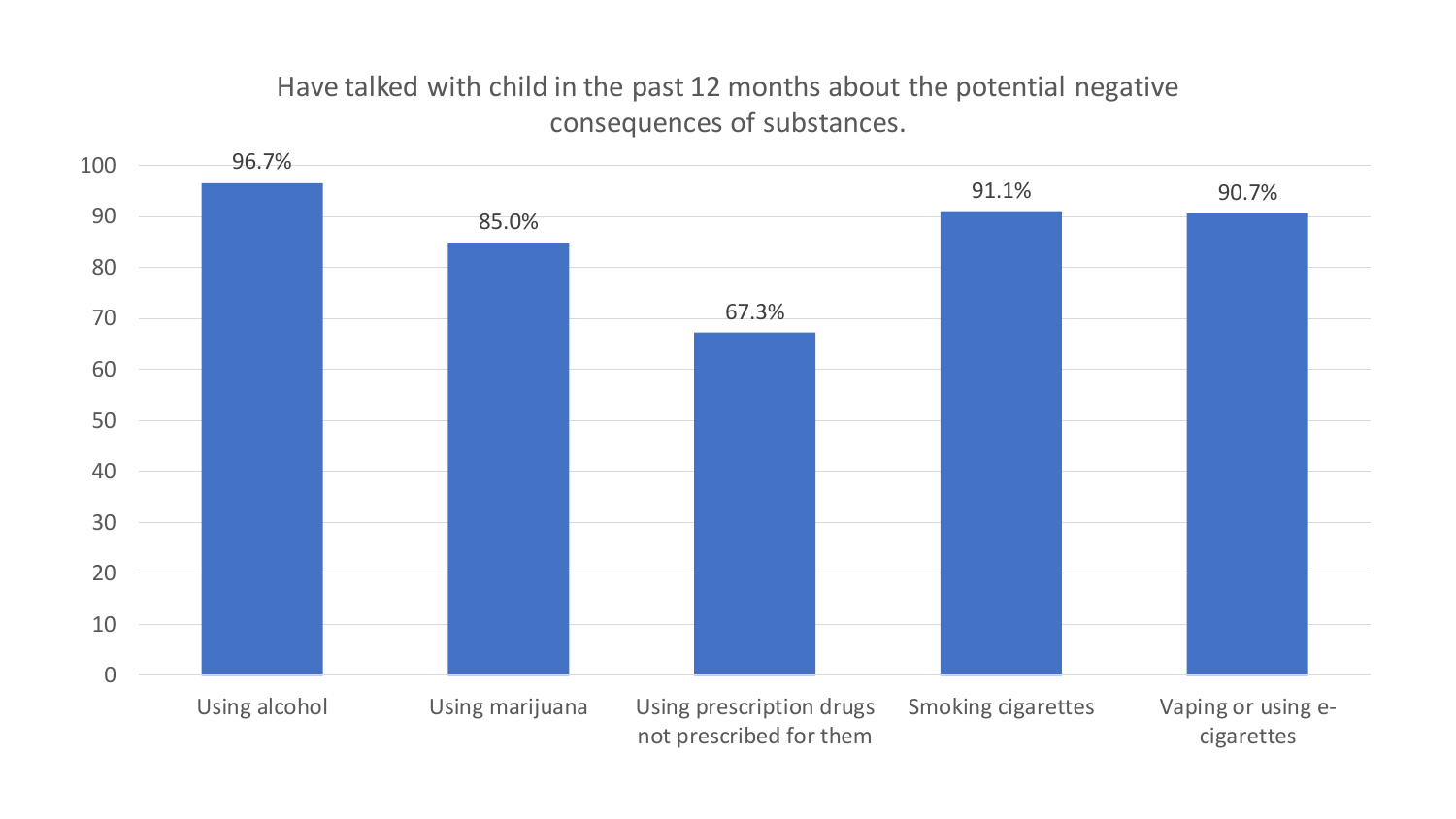

#### It is likely that my child could access substances in my home without my knowledge.